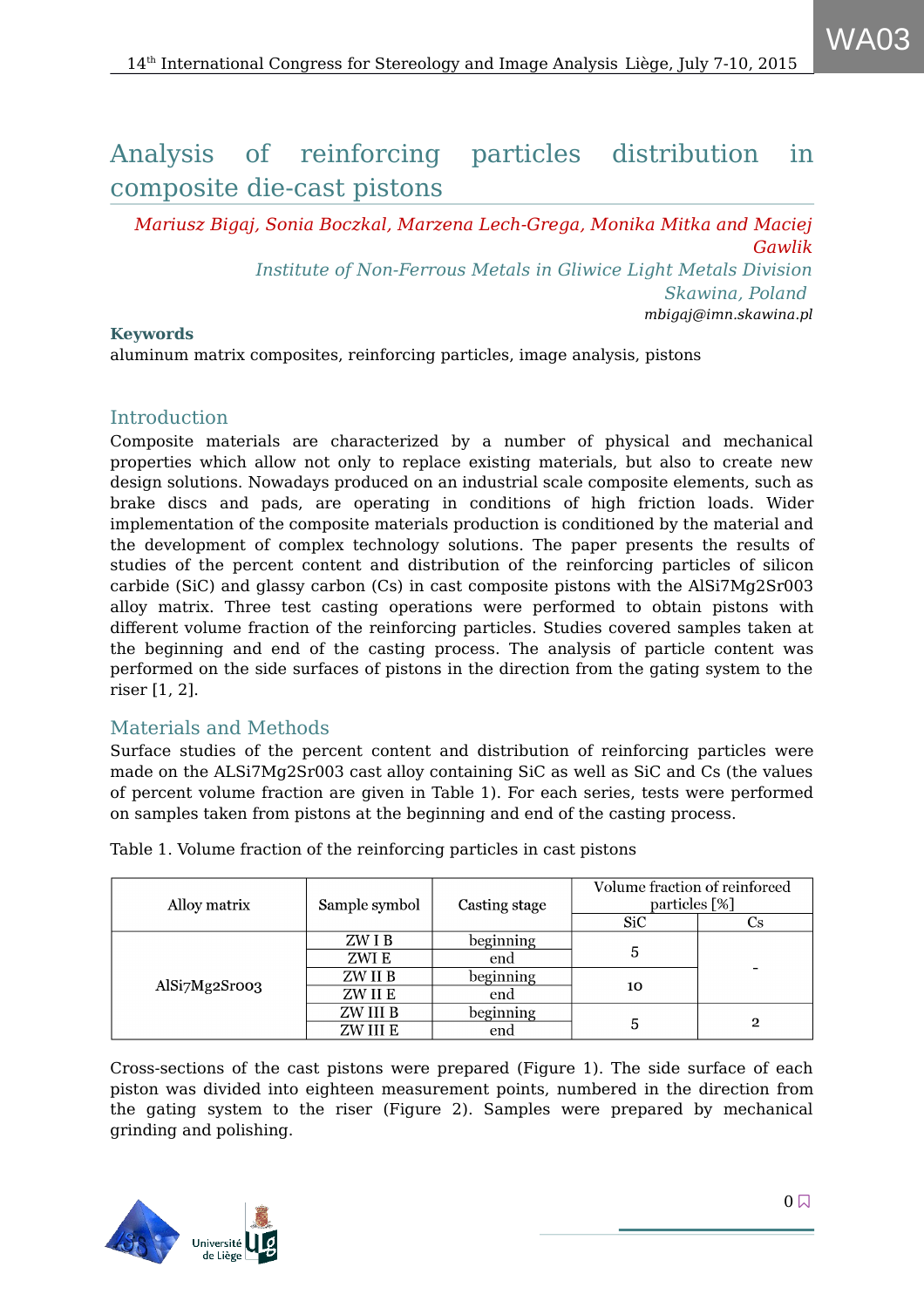

Figure 1. Cast piston (a) and its cross-section (b)



Figure 2. Cross-section of the cast piston with marked locations where the content of reinforcing particles was examined

On polished sections prepared for each measurement area, photographs of structures were taken using an Olympus GX71 light microscope (each measurement point had an area of  $41.3 \text{ mm}^2$ ). The photographs were taken under the same lighting conditions. Examples of structures in the ZWI and ZWIII castings are shown in Figures 3a and 4a, respectively.

Image analysis was performed with ImageJ software (version 1.48) [3]. For each measurement area, the area occupied by the reinforcing particles of SiC and Cs was determined and the average surface fraction of particles was calculated. A fragment of the structure with the image analysis performed is shown as an example in Figures 3b and 4b for the ZWI piston and ZWIII piston, respectively.

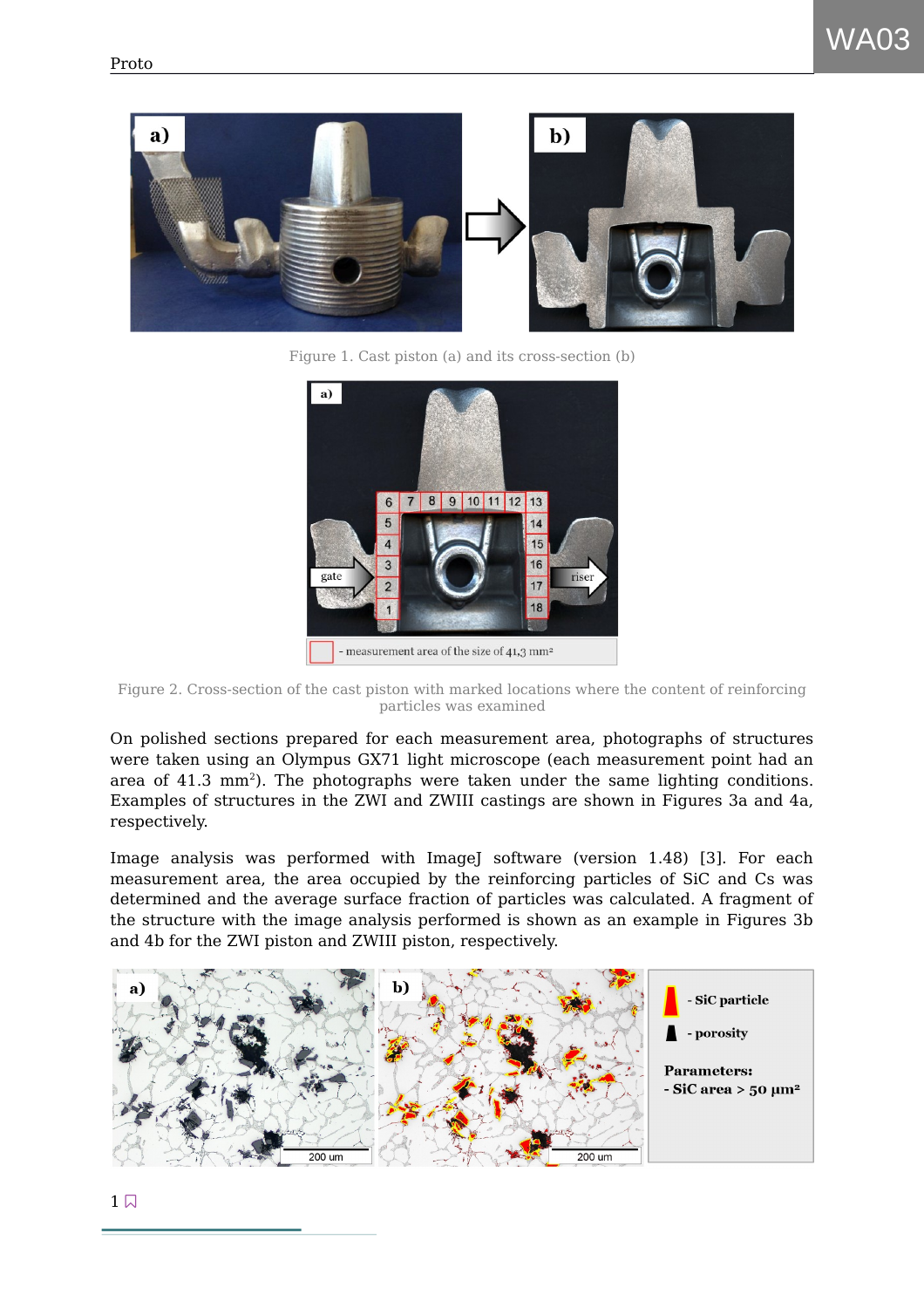Figure 3. Example of microstructure obtained in ZWI piston (a) with marked SiC particles (b)



Figure 4. Example of microstructure obtained in ZWIII piston (a) with marked particles of SiC and Cs (b)

## Results and Discussion

Table 2 shows the average content of particles calculated for each piston and for all the measurement points. Smaller percent fraction of the reinforcing particles was observed in cast piston samples taken at the end of the casting process as compared to the samples taken at the beginning of the process. The decrease in the surface content was 3.4% SiC for ZWI series, 2.2% SiC for ZWII series, and 4.2% SiC and 1.8% Cs for ZWIII series.

| Table 2. Average surface content of reinforcing particles in cast pistons |  |  |
|---------------------------------------------------------------------------|--|--|
|                                                                           |  |  |

| Sample<br>symbol     |                                                   | ZWI                      |               | ZWII           |                 | ZWIII         |               |
|----------------------|---------------------------------------------------|--------------------------|---------------|----------------|-----------------|---------------|---------------|
| Casting stage        |                                                   | beginning                | end           | beginning      | end             | beginning     | end           |
| Average share<br>[%] | <b>SiC</b><br>(standard<br>deviation)             | 5.7<br>(0.62)            | 2.3<br>(0.55) | 16.4<br>(1.12) | 14.2<br>(1, 01) | 9.2<br>(1,21) | 5.0<br>(0,69) |
|                      | $\mathbf{C}\mathbf{s}$<br>(standard<br>deviation) | $\overline{\phantom{0}}$ |               |                | 3.3<br>(0.42)   | 1.5<br>(0.28) |               |

The graph in Figure 5 shows differences in the percent content of reinforcing particles in different measurement areas. The greatest variations in the percent content of the reinforcing particles of silicon carbide were observed in the ZWIII piston cast at the beginning of the process. The standard deviation for this piston was 1.21%. The ZWI piston cast at the end of the process was characterized by the smallest differences in the percent content of SiC particles with the standard deviation amounting to 0.55%.